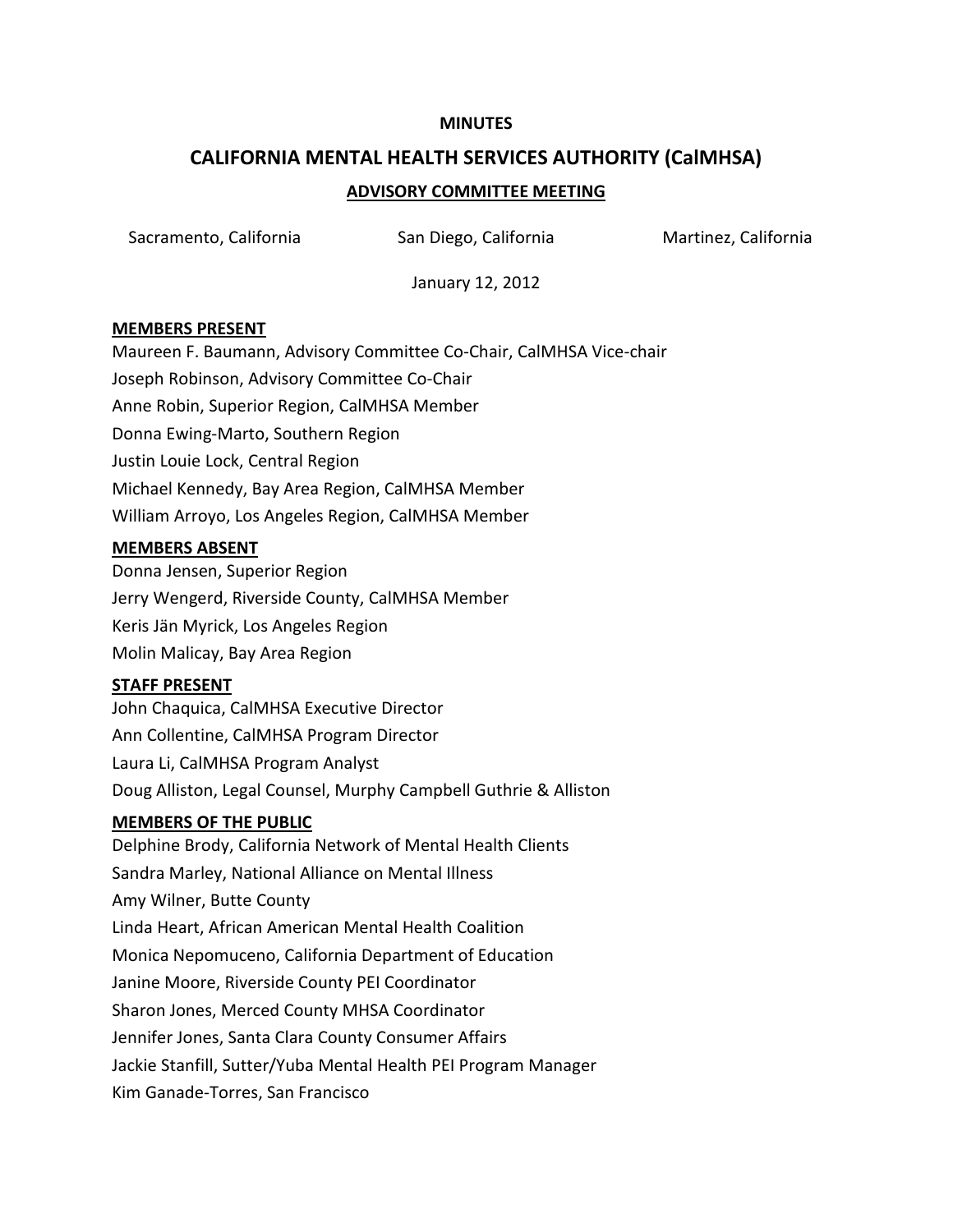Betsy Sheldon, California Community Colleges Chancellor's Office Belinda Vea, University of California Office of the President Adele James, CalMHSA SDR Program Manager Scott Rose, Runyon Saltzman & Einhorn Sophie Cabrera, El Dorado County MHSA Coordinator Stephanie Welch, CalMHSA Fiona Young, California Family Resource Association Gulshan Yusufzai, California Network of Mental Health Clients Stacie Hiramoto, Racial and Ethnic Mental Health Disparities Coalition (REMHDCO)

# **1. Call to Order**

Co-Chair, Maureen Bauman, CalMHSA Board Member, Placer County, called the meeting to order at 3:03 p.m.

# **2. Roll Call and Public Comment and Recusal Instructions**

Co-Chair Bauman called on Laura Li, CalMHSA Staff, who took roll and established a quorum.

Doug Alliston, Legal Counsel, Murphy Campbell Guthrie & Alliston, gave a brief review of the public comment procedures to include completing a public comment card for the purpose of having a record on file of comments made during the meeting. He then reviewed the recusal policy as it applies to Advisory Committee members.

# **3. Opening Remarks by Co-Chairs**

Co-Chair Bauman thanked everyone for attending and hoped that time would be used efficiently.

# **4. Approval of the Agenda as Posted (or Amended)**

Co-Chair Bauman entertained a motion for approval of the agenda. Upon hearing a motion and second, she asked that the phone be unmuted for a vote of members.

| Action: | Approval of the agenda as posted. |
|---------|-----------------------------------|
|---------|-----------------------------------|

| Motion: | <b>William Arroyo, MD, Los Angeles County</b> |
|---------|-----------------------------------------------|
| Second: | Ann Robin, MFT, Butte County                  |

*Motion approved unanimously.*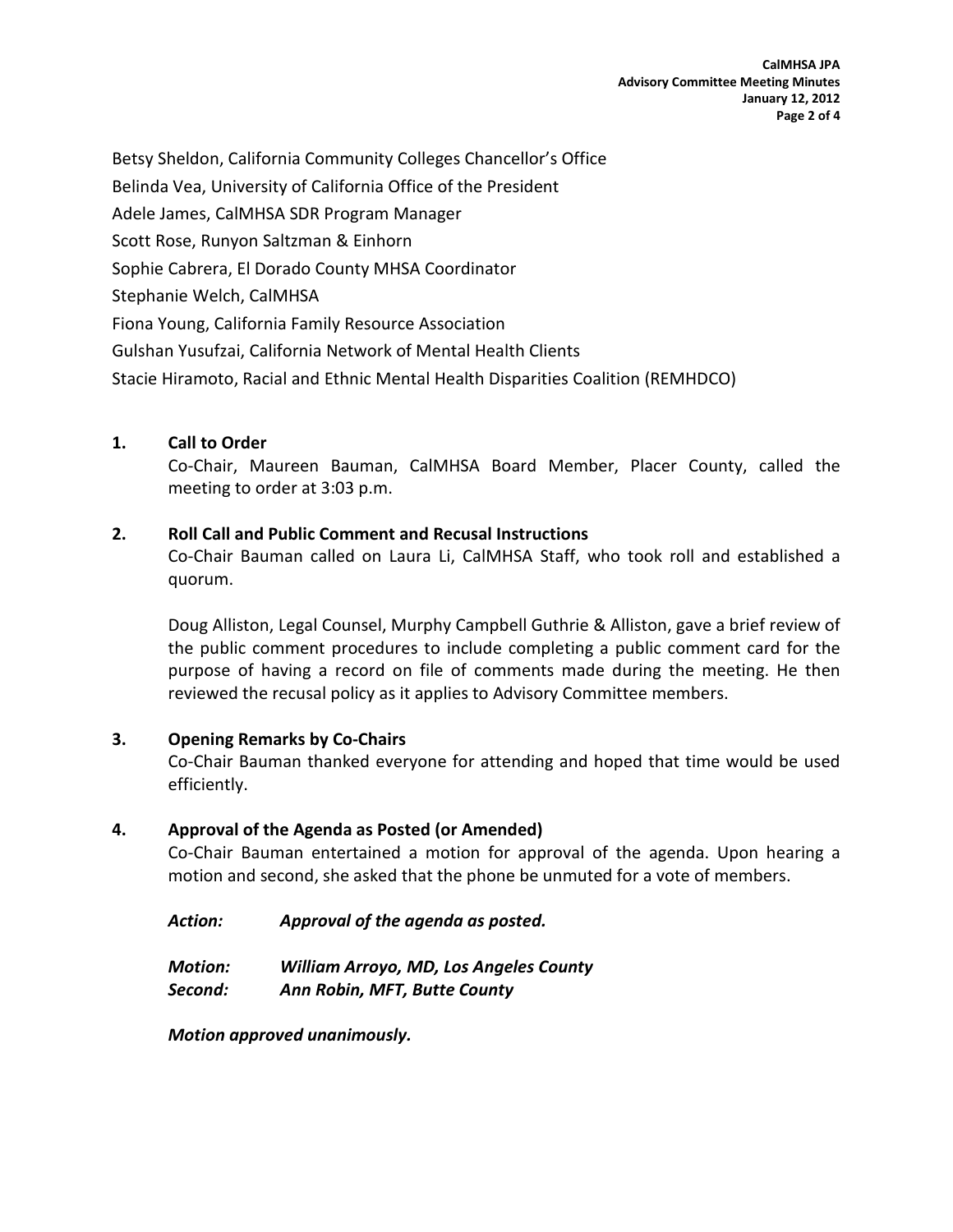**5. Approval of the minutes from the November 17, 2011 Advisory Committee meeting** Co-Chair Bauman entertained a motion to approve the November 17, 2011 meeting minutes. Hearing no changes, a vote was taken.

*Action: Approval of the November 17, 2011 meeting minutes.*

| <b>Motion:</b> | Ann Robin, MFT, Butte County               |
|----------------|--------------------------------------------|
| Second:        | <b>Michael Kennedy, MFT, Sonoma County</b> |

## *Motion approved unanimously.*

*Public comment was heard from the following individual(s): None*

## **6. Program Director's Report**

Co-Chair Bauman asked Ms. Collentine to give a verbal program report. Ms. Collentine reported the following: Implementation Work Plan key activities are now posted on the CalMHSA Website; staff is still exploring teleconference options and hopes to have a solution by the next teleconference; the Stigma and Discrimination Reduction (SDR): Program Two: Values, Practices and Policies Program (VPPP), Component Four: Promoting Mental Health in the Workplace Request for Proposal (RFP) has been released with proposals due on February 15, 2012—early indicators are that there will be organizations submitting proposals in response to the RFP; and the Statewide Evaluation Expert Team (SEE) is still in development.

## **7. Presentation of Stigma and Discrimination Reduction Consortium**

Co-Chair Bauman called on Adele James, SDR Consortium Project Manager, to present an update. Ms. Collentine provided an introduction and noted that Ms. James' PowerPoint is available on the CalMHSA Website.

Ms. James reviewed the materials provided in the consortium member application packet, which is to be sent to all nominees. The letter of nomination has distributed. Submissions are requested by January 18, 2012. Ms. James then reviewed the selection process to be followed. Ms. James opened up the floor for feedback on the application. Individuals who want more time for review of the application were invited to submit feedback by Monday, January 16, 2012. Donna Ewing-Marto, Justin Louis Lock and Anne Robin provided suggestions on additions to the application. Co-Chair Bauman then opened up the floor for public comment.

*Public comment was heard from the following individual(s): Delphine Brody, California Network of Mental Health Clients Stacie Hiramoto, Racial and Ethnic Mental Health Disparities Coalition (REMHDCO)*